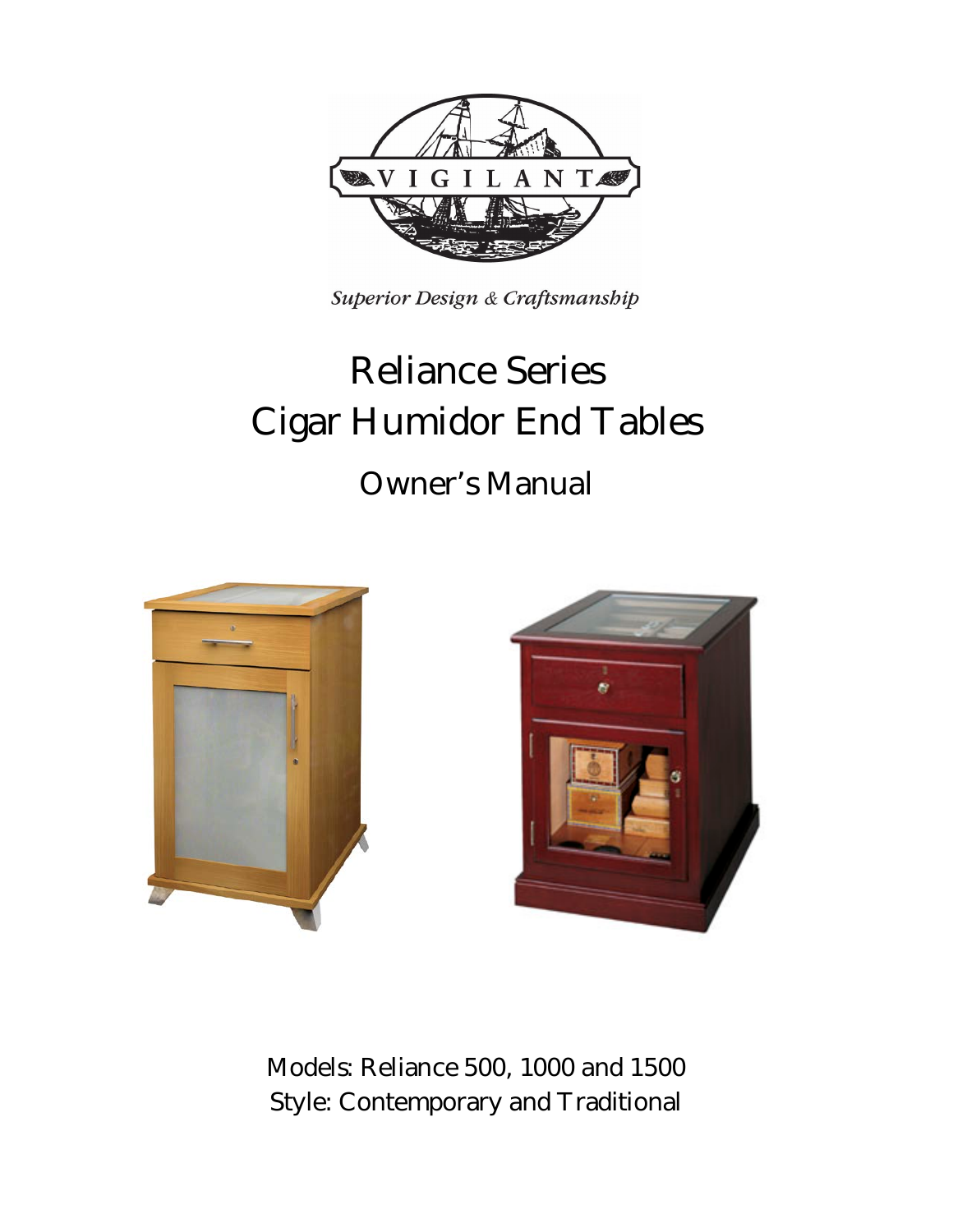

Superior Design & Craftsmanship

## **VIGILANT RELIANCE CIGAR END TABLE** Owner's Manual

Congratulations! You've purchased one of the finest, most accurate cigar storage and preservation systems available today. Your Vigilant humidor will not only protect your investment in cigars; it will season them and maintain them in perfect condition for years to come. In fact, the heirloom quality of this handcrafted piece and its state-of-the-art electronic humidification system will be yours to enjoy for generations.

Please read this entire manual before plugging in and operating your cigar cabinet. By following these instructions, you will not only ensure the proper operation of your humidor; you also will guarantee the preservation of your fine cigar collection.

If you have any questions regarding the operation or maintenance of your cigar cabinet that we may have overlooked, please contact us, as Vigilant is committed to your complete satisfaction.

### **PARTS LIST**

Set of Keys Glass Top (optional) Humidification Reservoir Humidification Wicking Filter Spanish Cedar Drawer Dividers (for units with drawers) Warranty Registration Card Accessories Order Form

Save all packing materials and sales receipt. Vigilant products should be shipped in their original boxes.

### **IMPORTANT!**

#### **DO NOT PLUG IN YOUR CIGAR CABINET UNTIL ALL PACKING MATERIALS HAVE BEEN REMOVED AND YOU HAVE CAREFULLY READ THESE INSTRUCTIONS.**

- 1. Examine your cabinet carefully after unpacking for any damage that may have occurred during shipping.
- 2. If your cabinet has a glass top, remove paper cover and replace the glass top.
- 3. Remove all packing material from the reservoir area. To do this, open the hinged wood cover. Check to be certain that the wick is sitting upright in the slot closest to the float switch. The larger front section is for filling the water tray only.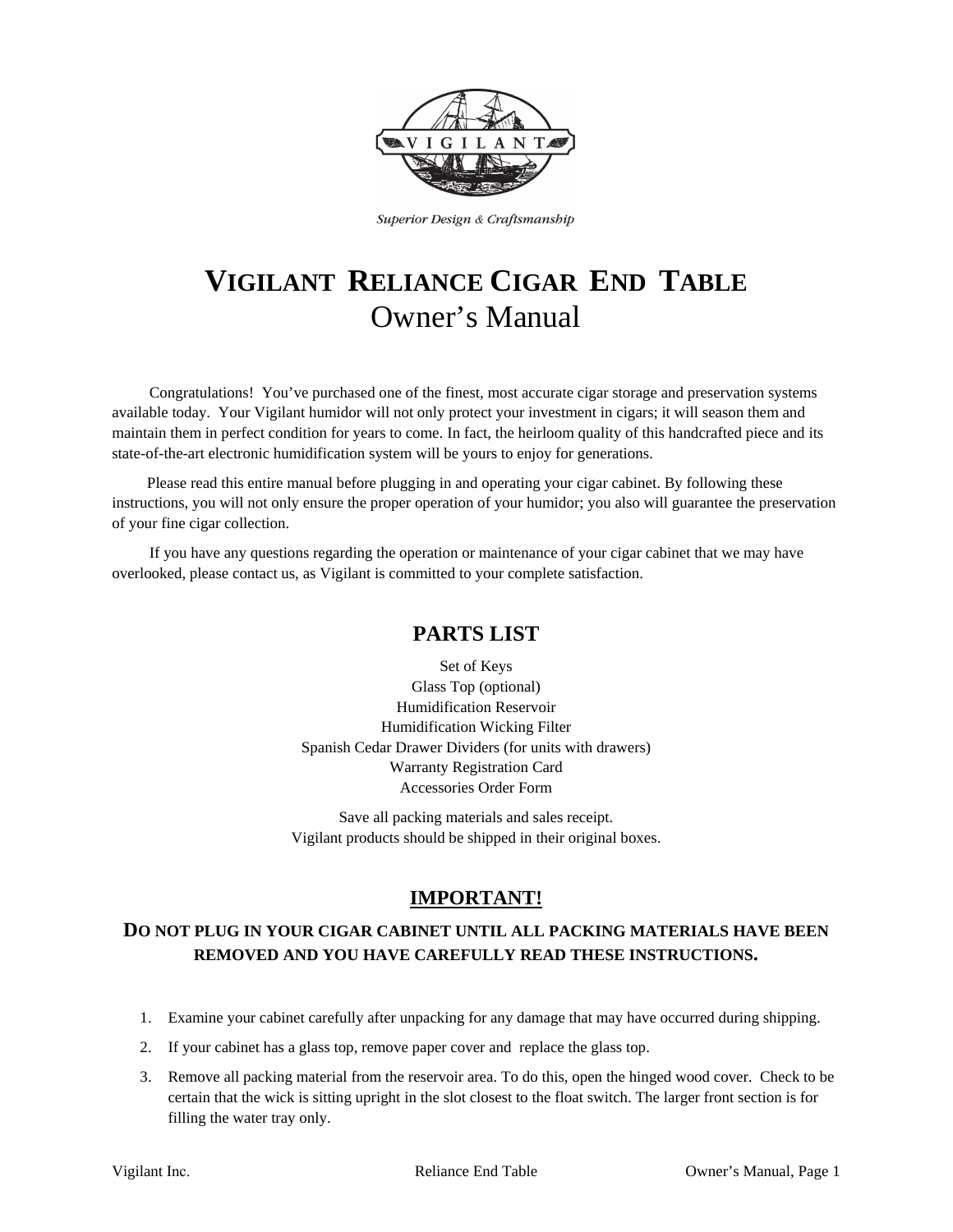- 4. If your cabinet has a drawer, remove the cardboard from drawer sides and untape the dividers. Keys are taped to the bottom of the drawer.
- 5. Find a suitable location for your cabinet that is away from any source of heat or other climate control devices. Placement in front of or close to items such as radiators, heating elements, air conditioning ducts or direct sunlight will prevent the system from working properly.
- 6. As with any fine piece of furniture, direct sunlight will alter the finish over time and could cause damage to the cigars being stored inside.
- 7. Before you begin to operate your humidor, please open the door and partially open the drawer for at least 3 hours. This will allow the cabinet to acclimate to the room's environment.

## **OPERATING YOUR RELIANCE CIGAR CABINET FOR THE FIRST TIME**

- 1. Locate the transformer, remove the packaging and unwind the cord. Locate the power jack hole on the underside of your cabinet. From the front it will be in the back left corner. Be sure that it is plugged in completely. **It is recommended to use a surge protector or a GFI outlet to plug your unit into to avoid damage that could occur during an electrical storm or power surge. Never move your cabinet when you have water in the water tray. Doing so will cause the electronics to short out when water spills in the cabinet.**
- 2. Lift the hinged trap door panel to reveal the water tray. Double check that your wicking filter is inserted properly in its designated location. To hold the trap door open, you can use the white thumb tab located on the side panel the trap door is located on just below the drawer.
- 3. Fill the water reservoir through the rectangular opening in the front of the water tray. You can fit about 3.5 quarts of water in the water tray. Be sure not to overfill the water tray as the electronics will short out if put in contact with water. We recommend using only distilled water. Never pour water on your electronics. Close the trap door once the water tray is filled.
- 4. Your cabinet is now ready for operation. Simply plug your humidor into a surge protector that is attached to a grounded outlet, close the door and drawer and your electronics will turn on and the cabinet can be seasoned.
- 5. There are three different options for the electronics in your humidor. Please go to the appropriate section on how to set the humidity and temperature. (Temperature control is an optional feature.) Your cabinet settings can be found under the "Analog Humidity Control Settings" section, the optional "Digital Humidity Control Settings" section, and/or the "Temperature Control Settings" if your cabinet is equipped with temperature control.

## **ANALOG HUMIDITY CONTROL SETTINGS**

The Reliance cigar cabinet comes with an analog system for humidity control which consists of an independent hygrometer and humidistat working together to provide a storage environment that is accurate up to 5%.

- 1. You will notice that your humidity reading is displayed on your hygrometer prior to you plugging the cabinet in. This is because the hygrometer is battery powered. The fan will function once the cabinet is plugged in. The fan is controlled by the humidistat and is adjusted by the black knob.
- 2. You will notice a dial by the hygrometer that can be turned clockwise toward high or counterclockwise for low. Once the cabinet is plugged in, turn the knob counterclockwise to low. Slowly turn the knob clockwise until you hear a click and the fan will turn on. The humidity level shown on the display will be the level of humidity in your cabinet just prior to the click and fan turning on.
- 3. Once the fan is running, continue to turn the knob clockwise a little at a time and shut the door. Once the fan shuts off, look at the reading on the hygrometer. If it is still too low, continue to adjust a little higher. If the humidity level is too high, adjust down.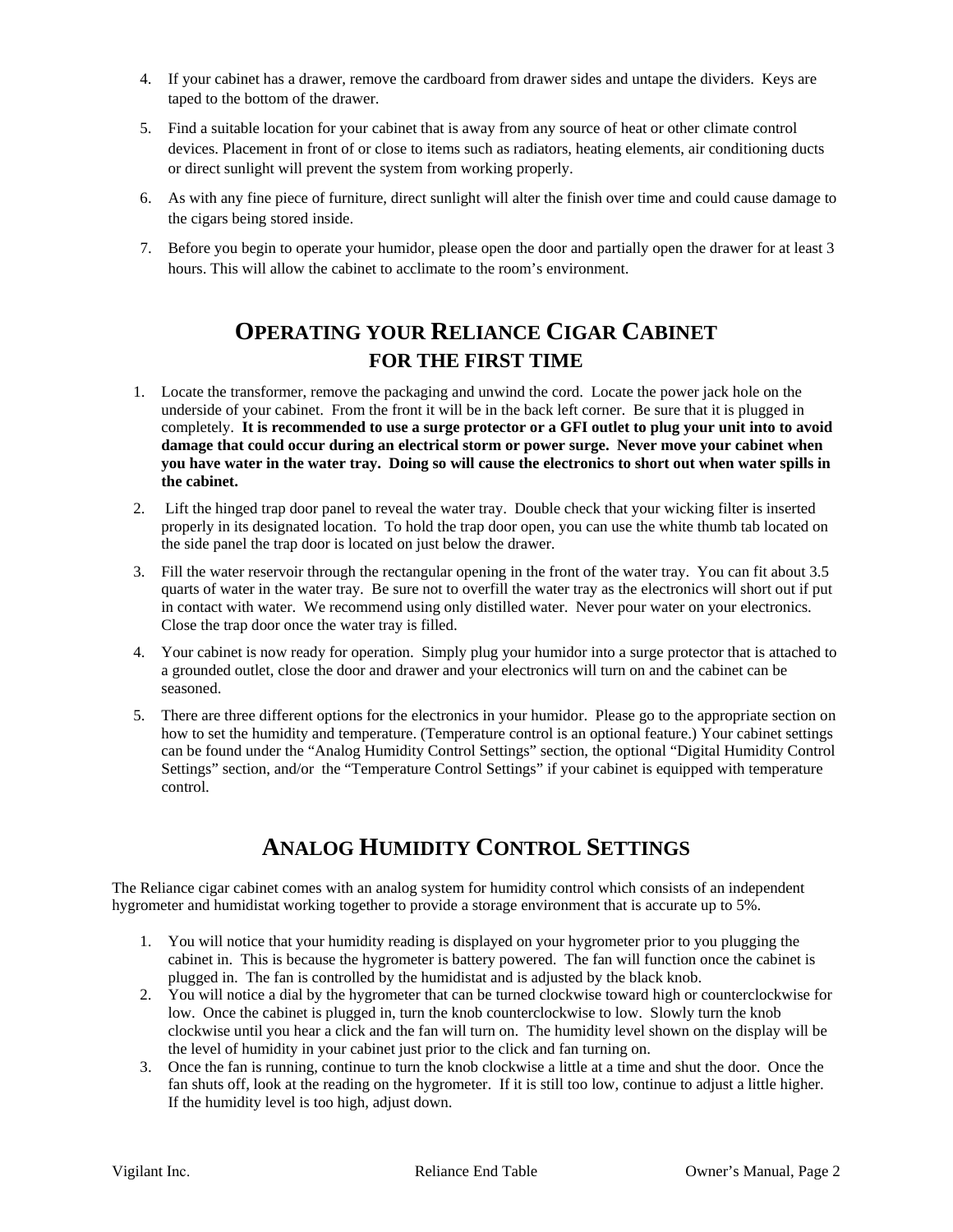4. Continue to adjust the level until you reach your desired humidity level. Please note that if the humidity level is higher than desired, it could take up to 10 days or more for the reading to drop depending on the ambient conditions around the cabinet. Typically it takes 36-48 hours to season your cabinet.

## **DIGITAL HUMIDITY CONTROL SETTINGS**

If your cigar cabinet is equipped with the optional digital humidity control system, the system has been pre-set to 67% relative humidity, and operates on a range (hysteresis) of approximately 2%. This means that your system will operate between 66% and 68% as set.

The cabinet's control system is fully automatic. The only control feature you will need to be familiar with is the set point adjustment. Your system should be run at the pre-set level with cigars in the cabinet for at lest two weeks prior to adjusting the humidity. If an adjustment is made, it should be no more than 2% increments to prevent the fill of the cigar from expanding faster than the wrapper which would crack the wrapper of the cigar.

Humidity levels and readings higher than 70% may cause the cigars to become soft and moldy. Loading the cabinet with moist cigars may temporarily bring the relative humidity above the set point range.

The digital display will indicate the actual humidity level inside the cabinet. To adjust the set point follow these simple steps.

- 1. Press the scroll button on the far left and the display will flash SP which means set point.
- 2. Press either the UP or DOWN arrows to adjust the number displayed until you reach the desired number.
- 3. Press the button with 3 horizontal lines on the far right to accept the set point. The readout will then jump back to reading the humidity level.

## **TEMPERATURE CONTROL SETTINGS**

Reliance cigar cabinets have the option for temperature control as well as humidity control. Cooling and heating of the cabinet interior is accomplished using thermoelectric technology. These units provide gentle, yet powerful thermal energy that is dispersed in the cabinet and controller by the independent sensor located on the interior of the cabinet.

This method is superior to cooling with a standard compressor system. First, compressor systems can only cool, so if the ambient temperature gets too low, there is no way to heat the air. Second, compressor systems produce extremely cold air which condenses the humidity in the air and lowers the relative humidity significantly which would cause the humidity system and temperature control system to fight against one another to maintain set points. (Please note that storing the cabinet in conditions where the ambient temperature is lower than 60 degrees F could cause condensation issues if conditions reach the dew point.)

The digital display will indicate the temperature inside the cabinet. To adjust the set point follow these simple steps.

- 1. Press the scroll button on the far left and the display will flash SP which means set point.
- 2. Press either the UP or DOWN arrows to adjust the number displayed until you reach the desired number.
- 3. Press the button with 3 horizontal lines on the far right to accept the set point. The readout will then jump back to reading the temperature.

You will notice that when the TEC unit turns on to either heat or cool, the readout on the humidity will drop. This is due to the volume of air passing over the sensor causing the air to read drier than it really is. Once the temperature is reached, the readout will go back to normal after a couple of minutes once the sensor gets a good read. Also, when the cabinet is first turned on, it is common for the reading to jump around as the cabinet seasons itself. The readout will stabilize after a few days once the cabinet is storing more moisture.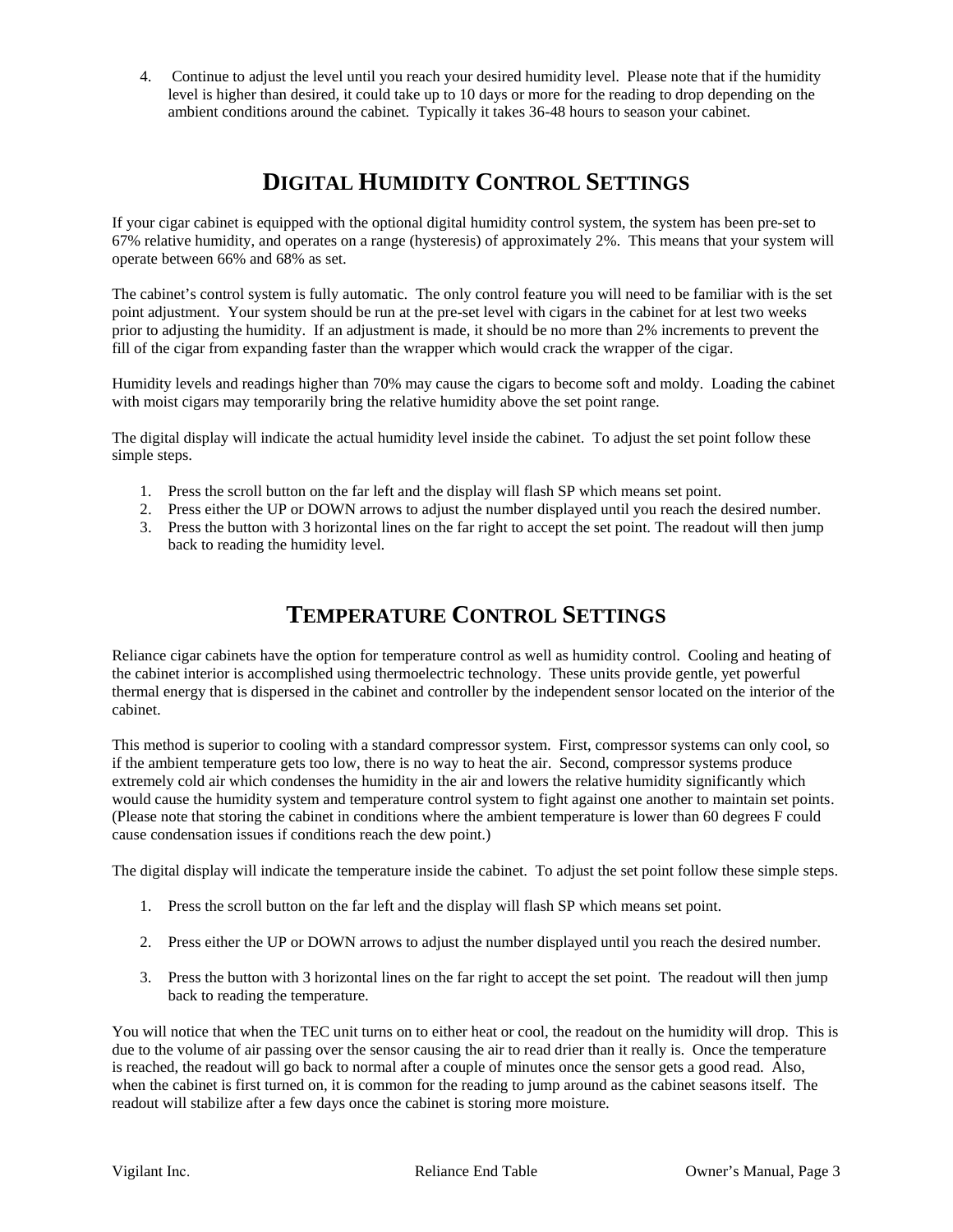#### **MAINTENANCE**

- 1. Your Vigilant cigar cabinet is more than just a cigar humidor; it is a fine piece of handcrafted furniture. Regularly dust the exterior of the cabinet by spraying a soft cloth and a product like Endust. Please do not spray your cabinet with furniture polish, as the polish will eventually build up and dull the beautiful handfinish on the cabinet.
- 2. When the red LED indicator light is on, it is time to fill the water tray with distilled water. Frequency of filling will depend on ambient conditions.
- **3.** You will find a trap door on the inside of your cabinet. Lifting up this panel will provide access to the water tray. Pour distilled water in the large front cutout of the water tray until the red LED light goes out. **DO NOT overfill the water tray, or pour water on any of the electronics.**
- 4. Be sure to keep boxes free from the fan in the back as well as the front grommet holes. Failure to do so could cause issues with humidity levels.

#### **Never move the cabinet when water is in the water tray. Never pick the cabinet up by its top.**

## **CLEANING THE RESERVOIR AND WICK**

As both the reservoir and wick are constantly exposed to moisture, and the wick is exposed to dirt and other airborne particles, they must be cleaned periodically. It is recommended that you check the water and reservoir at least once every three months.

- 1. Be sure to unplug your cabinet prior to cleaning the reservoir and wick.
- 2. Lift the trap door and secure in position with the lever on the sidewall of the cabinet. You will need to remove all water from the water tray and remove the wicking filter.
- 3. Once the trap door is opened and secured with the clip, unplug the float switch. If there is any remaining water in the water tray, it can be removed with a sponge.
- 4. The reservoir can then be removed from the cabinet for cleaning. You can open the reservoir by the 2 clips on the side of the box. Rinse thoroughly with warm water and dish soap. DO NOT USE BLEACH. The wicking filter can be rinsed and used again. If the wicking filter does not wash clean, it should be replaced. It is recommended to replace the wicking filter every 3-4 months.
- 5. Put the reservoir back in its place and reconnect the float switch wire. Once wicking filter is back in place, lower trap door while making sure no wires are in the way.
- 6. You can now plug your cabinet back in.

#### **IF WATER IS SPILLED WHILE REFILLING THE RESERVOIR, DO NOT PLUG YOUR CABINET BACK IN UNTIL IT IS COMPLETELY DRY. PLUGGING THE CABINET IN BEFORE IT IS DRY COULD CAUSE FAILURE OF THE CONTROLLER AND OTHER ELECTRONIC COMPONENTS**

## **ANSWERS TO TROUBLESHOOTING QUESTIONS**

#### **Q: Why does my cabinet seem to not be getting up to set point?**

**A:**The cabinet if new will take up to 48 hours before it is seasoned. The water tray may be empty and need to be filled. The wicking filter may be clogged and need to be replaced. Or, there is an airflow obstruction and something is covering the fan or the front grommet holes. Be sure to check your set point.

#### **Q: Why is the humidity in my cabinet so high?**

**A**: Check your humidity set point to be sure that it is not set too high. If the unit is placed by a window or other source of heat, passive humidity will cause the RH level to rise in the cabinet. The cabinet does not dehumidify, so ambient RH will also have some effect.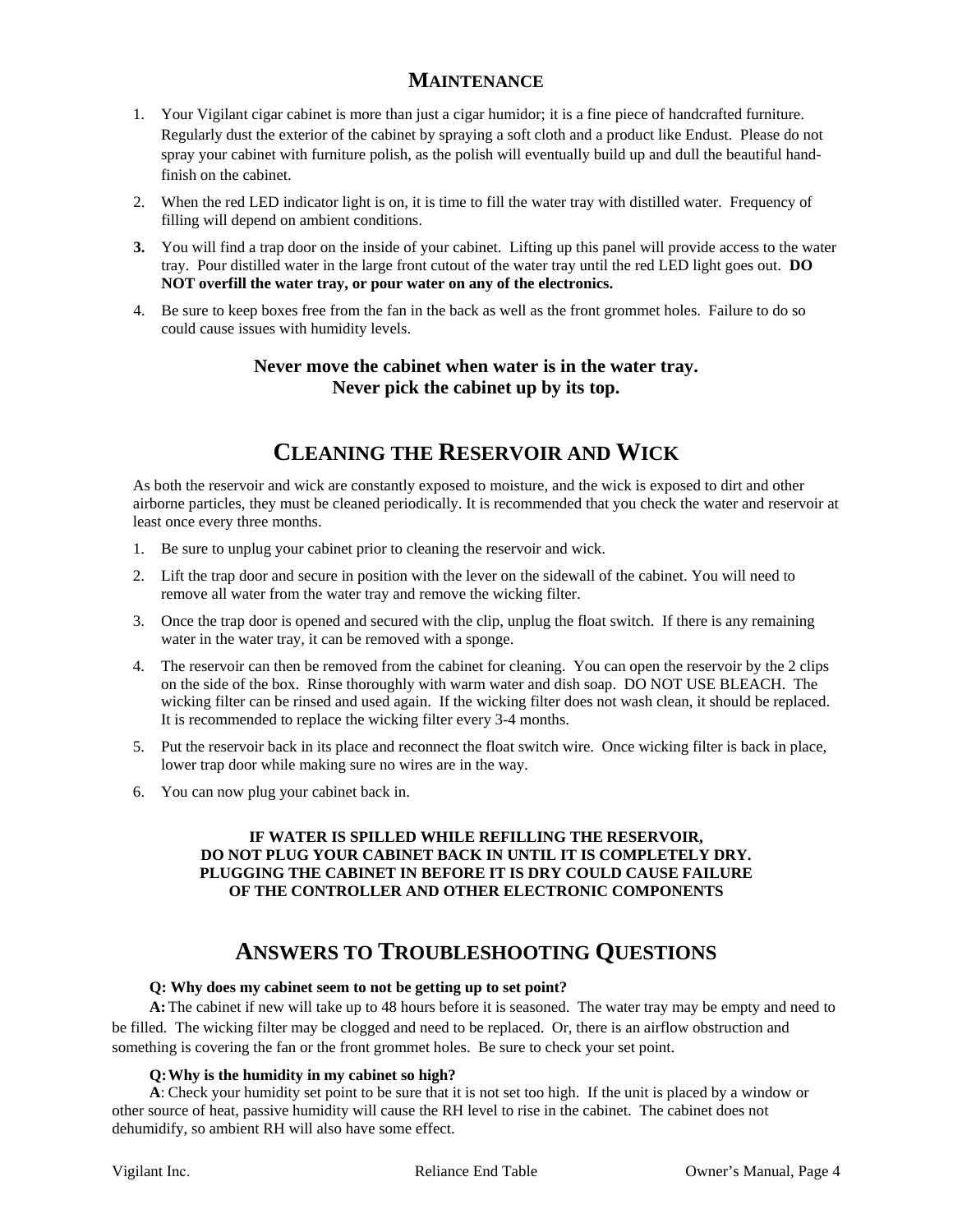#### **Q: Why is my fan running constantly and not raising the humidity?**

**A:** Make sure that your wicking filter is clean, no boxes are stacked over the fan, and there is at least a 2" gap open in the back of the cabinet for proper air flow. If that isn't the problem, make sure that the cabinet is out of direct sunlight, and the door on the cabinet is closed all the way. Place your hand over the RH sensor, located either inside on the back wall or below the drawer on the back side of the brace bar. Cover your sensor with your hand and see if the RH readout rises. If none of these work, please call customer service.

#### **Q:How often should I change my wicking filters?**

**A:**It is recommended every 3-4 months. Just keep an eye on your RH level and what the filter looks like. If it very dirty and can't be rinsed, it is time to replace it.

#### **Q:How do I set my setpoint?**

**A:**To check the set point on the RH controller, press the far left scroll key (oval in shape). The display should flash between SP and a number. This number is the set point. It should be set at 70. If this is not the case, while the display is still flashing, press the up or down arrow accordingly until it reaches 70. Once that is done press the far right = button and it should stop flashing and begin to read the current RH level. Your RH set point is now set.

**Please note:** If you see anything other than SP and a number such as Cntl, or letters you don't understand, call Customer Service. This tells us that the programming has been unlocked, and we will need to double check all parameters and relock the controller.

#### **Q:My humidor is plugged into the wall, but nothing is on. What should I do?**

**A:** First check that there is power going to the outlet that it is plugged into. If the surge protector or GFI outlet tripped, it may just need a reset. Next, check that the power cord is still plugged into the bottom of the cabinet. (Be sure to remove water and water tray prior to moving cabinet). If it is none of these, call customer service.

## **FOR CUSTOMER SERVICE QUESTIONS, PLEASE CALL 1-888-812-4427 EXT. 405**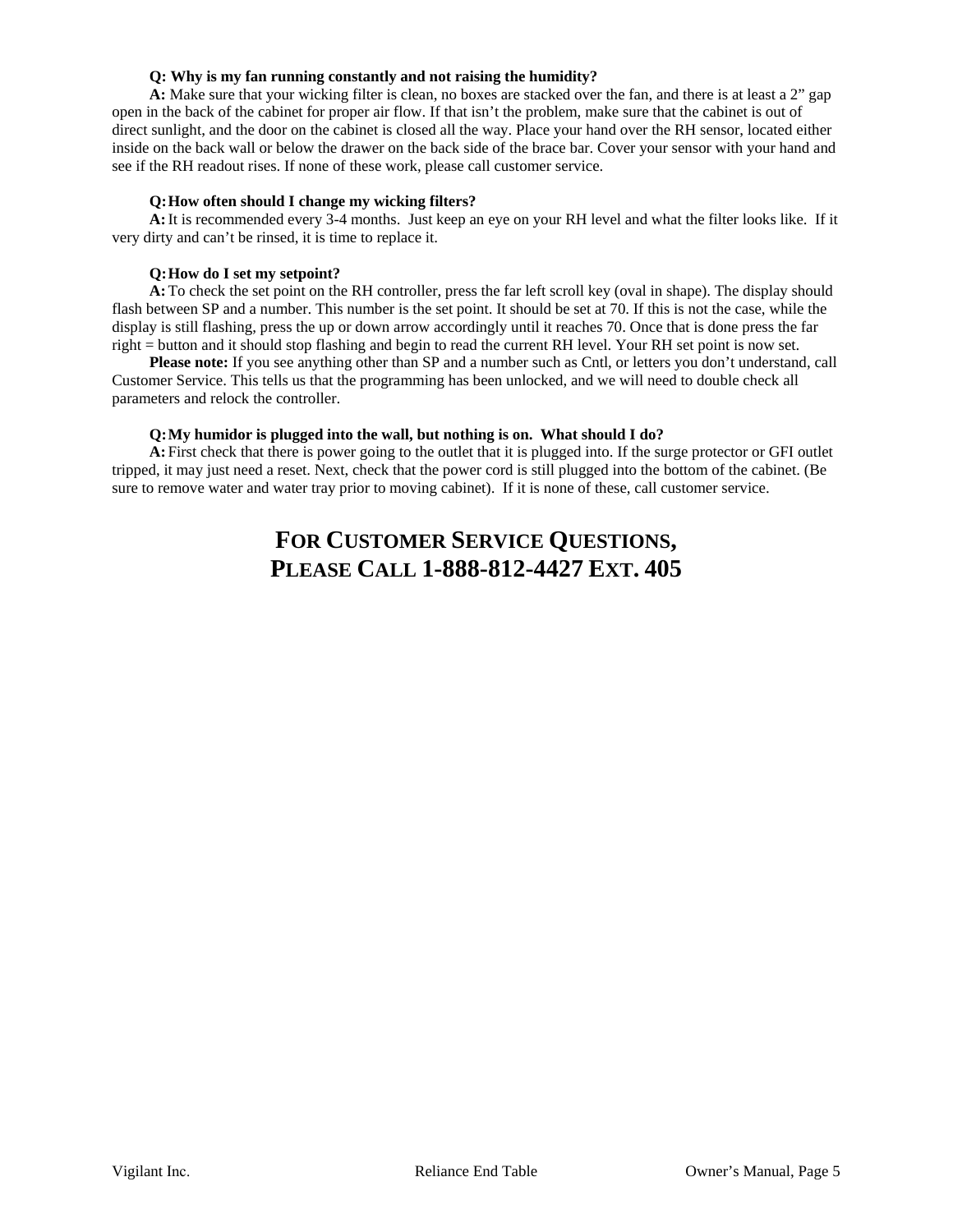## **GUARANTEE**

#### **Vigilant 30-Day Unconditional Product Guarantee**

Vigilant's philosophy has always been to manufacture the highest quality crafted products. We believe that our products achieve a level of satisfaction for our customers that no other product can. Of course we want you, our customer, to be the final judge of this. For your protection, we have a 100% unconditional guarantee on our standard products.\*

If for any reason you are not satisfied with your Vigilant purchase within the first 30 days of receiving it, return it to Vigilant in original condition and original packaging and be issued a full refund, less inbound and outbound freight. If you prefer, you may request a replacement product instead of a refund. We don't want you to have a Vigilant product that you are not proud to own.

*\*Standard products covered under this guarantee do not include: custom designed or fabricated cabinetry or racking manufactured with custom woods and/or finishes; pre-hung entry doors; or custom-designed components or cabinets.*

#### Vigilant Limited Two-Year Electronics Warranty Register your warranty online at: http://vigilantinc.com/warranty

Upon registering your product with Vigilant, your Vigilant electronics are covered under our limited two-year warranty. All Vigilant electronic products are guaranteed to be free from defects in materials and/or workmanship for up to two years from date of purchase. Vigilant, at its sole discretion, may repair or replace defective components or products within this two-year period.

Any and all component(s) determined to be defective by Vigilant, must be returned at the owner's expense to Vigilant along with a copy of the original sales receipt.

#### Conditions to Vigilant's Two-Year Electronics Warranty

Vigilant will not be held responsible for damage incurred during a product's return as a result of improper packaging. It is strongly suggested that all original packaging material from Vigilant be retained for returns. Vigilant will not be held responsible for any damage to property that results from the failure of a Vigilant product or product component.

Vigilant's warranty does not pertain to any customer-applied finishes, or any damage caused by neglect, abuse, misuse, improper operation, or unforeseen circumstances.

Vigilant's warranty is considered null and void if the online warranty registration is not completed within 60 days of receipt of your product.

Vigilant's warranty is non-transferable, and is valid for the original owner only.

Please contact Vigilant at 888-812-4427 if you have any questions about your warranty.

Vigilant is a reseller for many fine products within the industry. Products that are resold by Vigilant carry the original manufacturer's warranty.

#### Vigilant Limited Lifetime Wood Products Warranty

Upon registering your warranty with Vigilant, your Vigilant wood products are covered under our limited lifetime warranty.